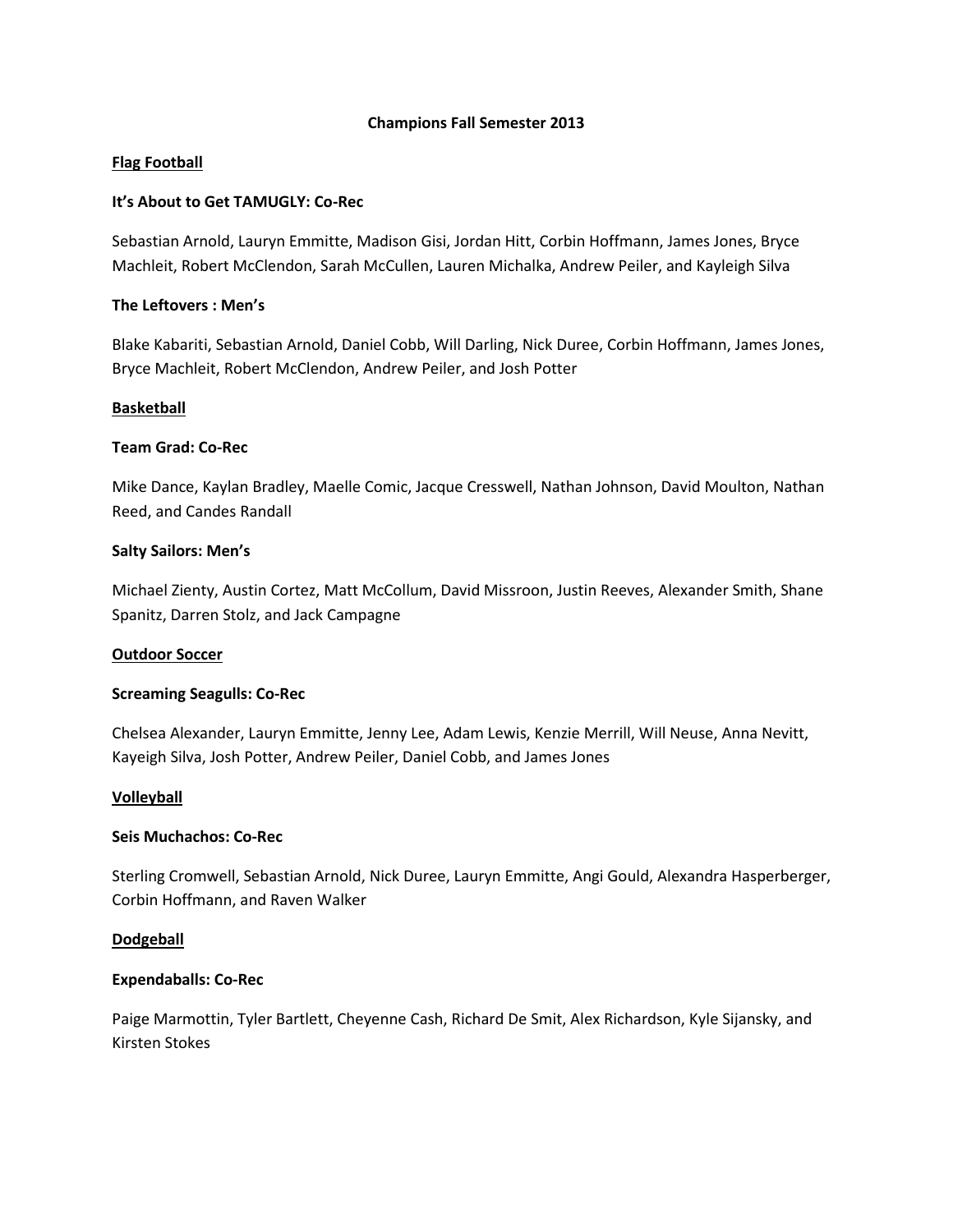### **Champions Spring Semester 2014**

# **Flag Football**

# **Dill With It: Men's**

Rob McClendon, Corbin Hoffmann, Sterling Cromwell, Andrew Peiler, Sebastian Arnold, Nick Duree, Josh Potter, Bryce Machleit, Kyle Lonquist, Chad Cobb, and Blake Kabariti

# **Team Grad Powderpuff: Women's**

Lands Randall, Ayaka Asada, Kathleen Bowers, Kaylan Bradley, Maelle Comic, Jacque Cresswell, Emilie Johannes, Erin Mattson, Natalie Spear, Katie Stclair, Carolyn Weaver, and Ashley Whitt

# **Football Orr Nah: Co-Rec**

Robert McClendon, Sebastian Arnold, Lauryn Emmitte, Madison Gisi, Jordan Hitt, James Jones, Bryce Machleit, Lauren Michalka, Josh Potter, Kayeigh Silva, Morgan Williams, and Javey Guarino

# **Basketball**

# **disFUNctional: Co-Rec**

Matt Yochum, Stephen Consoli, Madison Osborne, Alexa Reinhart, Zach Sanford, Kenneth Roys, and Delany Kelly

# **Kickball**

# **Angry Pirates: Co-Rec**

Anna Nevitt, Kayliegh Silva, Chelsea Alexander, Lauryn Emmitte, Adam Lewis, Sebastian Arnold, Will Nevse, Javey Guarino, Josh Potter, Alex Richardson, and Corbin Hoffmann

# **Ultimate Frisbee**

# **Hold My Disk**

Michael Stegemoeller, Chelsea Alexander, Kelvin Dizon, Savannah Hedge, Mae Hinson, Kelsea Janak, Chris Litwin, Courtney Rohlfs, Caden Vichich, and Tyler Young

# **Softball**

#### **Babes: Co-Rec**

Lauren Michalka, Liz Barlow, Michael DeRiggi, Harrison Fowler, Javey Guarino, Jackie Guzman, Chris Hitch, Bryce Machleit, and Robert McClendon